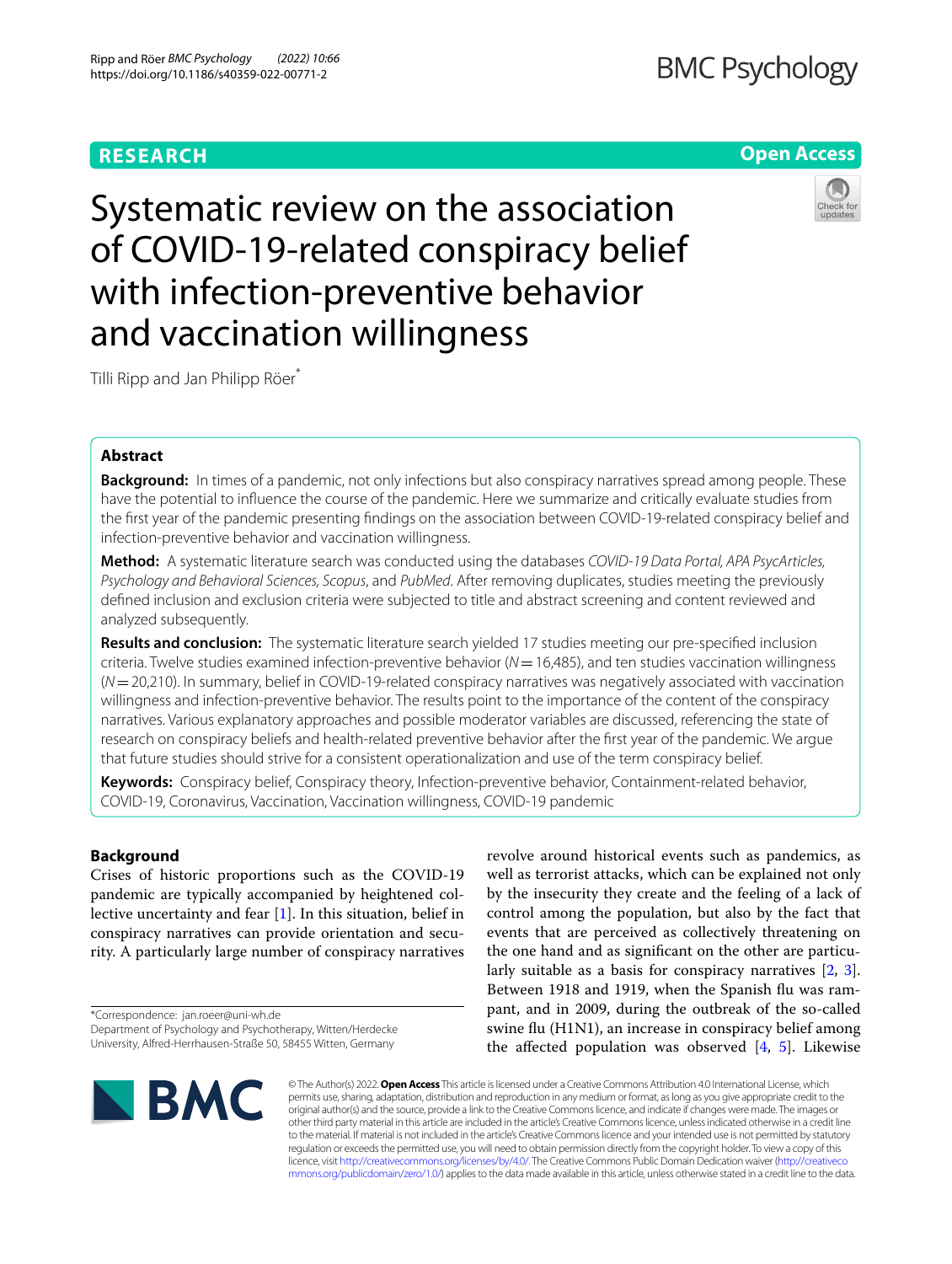during the COVID-19 pandemic, conspiracy narratives circulated within a short period of time. They vary in detail and abstractness and difer in terms of content, for example addressing the origin, characteristics or spread of the virus, targeting specifc actors and their interests, or doubt the existence of the coronavirus. Conspiracy narratives have the potential to infuence the course of the crisis that initially fostered their occurrence. This is because efective control of the highly contagious virus requires widespread public adoption of preventive behavior [[6](#page-12-5)] and vaccination of a high proportion of the population  $[7]$  $[7]$ . The negative association between conspiracy belief and health-related preventive measures has already been demonstrated in various research projects [[8–](#page-13-0)[11\]](#page-13-1). People who believe in conspiracies where not only found to be less likely to attend annual checkups, visit the dentist, and use sunscreen [\[12\]](#page-13-2), according to Jolley and Douglas [[13\]](#page-13-3), they are also less likely to support public action on pandemics. Furthermore, conspiracy belief correlates with concerns towards vaccination and lowers vaccination willingness [[12,](#page-13-2) [14](#page-13-4), [15\]](#page-13-5). Similar efects might be expected with respect to COVID-19. To control the ongoing COVID-19 pandemic, efective vaccines are an essential tool because they can be critical in reducing transmission, hospitalizations, and the need for intensive care [[16](#page-13-6), [17\]](#page-13-7). However, the hoped-for indirect community protection, known as herd immunity, can only occur if enough people are willing to be vaccinated [\[18](#page-13-8)]. Until herd immunity is achieved, infection prevention measures remain critical to contain the pandemic [\[19](#page-13-9)]. This paper therefore examines the relationship between belief in COVID-19-related conspiracy narratives and infection-preventive behavior and vaccination willingness. Since the studies dealing with this question were conducted at diferent points in time and the samples considered vary to a large extent and there is no uniform operationalization of the constructs, comparability is significantly hampered. Therefore, a systematic examination of similarities and diferences is necessary to reliably determine the state of research.

# **Method**

## <span id="page-1-0"></span>**Defnition of the surveyed factors**

In international psychological and social science research, there is conceptual disagreement in analyzing conspiracies. Commonly, the terms conspiracy theory and conspiracy belief are used. According to Douglas et al.  $[20, p. 4]$  $[20, p. 4]$  conspiracy theories can be defined as "attempts to explain the ultimate causes of signifcant social and political events with claims of secret plots by two or more powerful actors". Instead of the misleading term conspiracy theory, which seems to suggest a scientifc theoretical background, we decided to use the term conspiracy narrative in our review. Belief in conspiracy narratives is referred to as conspiracy belief. The term COVID-19-related conspiracy belief refers to belief in conspiracy narratives that relate to the COVID-19 pandemic. Any behavior that contributes to reducing the spread of COVID-19 and thus to pandemic containment is subsumed under the term infection-preventive behavior. On the one hand, this includes the implementation of hygiene measures such as hand washing or hand disinfection, adherence to cough and sneeze etiquette, avoiding touching one's face in public, and cleaning surfaces. On the other hand, this includes measures of social distancing or physical distancing such as staying at home, keeping a distance, limiting contact, avoiding crowds, and avoiding contact with sick or elderly people. Also included are specifc measures such as wearing a mask or gloves, staying home with symptoms of illness, using testing services, avoiding travel and using a contact-tracking app. Vaccination willingness refers to the expressed intention to be vaccinated against COVID-19 if vaccination is available. The vaccination hesitancy variable is understood to be the opposite of vaccination willingness.

#### **Literature search procedure**

In the frst step the search terms for the literature search were determined. To identify relevant articles related to the prevailing COVID-19 pandemic, the search terms COVID-19 and coronavirus were used. For coverage of studies dealing with beliefs in conspiracy narratives, the keywords conspiracy theories and conspiracy beliefs were used. To identify appropriate studies to answer the research question, the fnal search term was created by linking the search terms ((conspiracy theories OR conspiracy beliefs) AND (COVID-19 OR coronavirus)) and conducting a systematic literature search on February 3, 2021 using the databases *COVID-19 Data Portal, APA PsycArticles, Psychology and Behavioral Sciences, Scopus*, and *PubMed*. Duplicates were removed in the following step. The search resulted in a varying number of matches in the databases (see Additional fle [1:](#page-12-7) Table A1). Using the previously defned inclusion and exclusion criteria, the remaining studies were subjected to title and abstract screening and fnally reviewed for content. In total, 17 studies were extracted through the described search process and with the help of the inclusion and exclusion criteria (see Additional fle [1:](#page-12-7) Table A2), which form the research basis of the present paper. Figure [1](#page-2-0) shows the systematic search process, including the results obtained in each step.

#### **Inclusion and exclusion criteria**

Only articles with data collected and published during the COVID-19 pandemic were included (i.e., studies that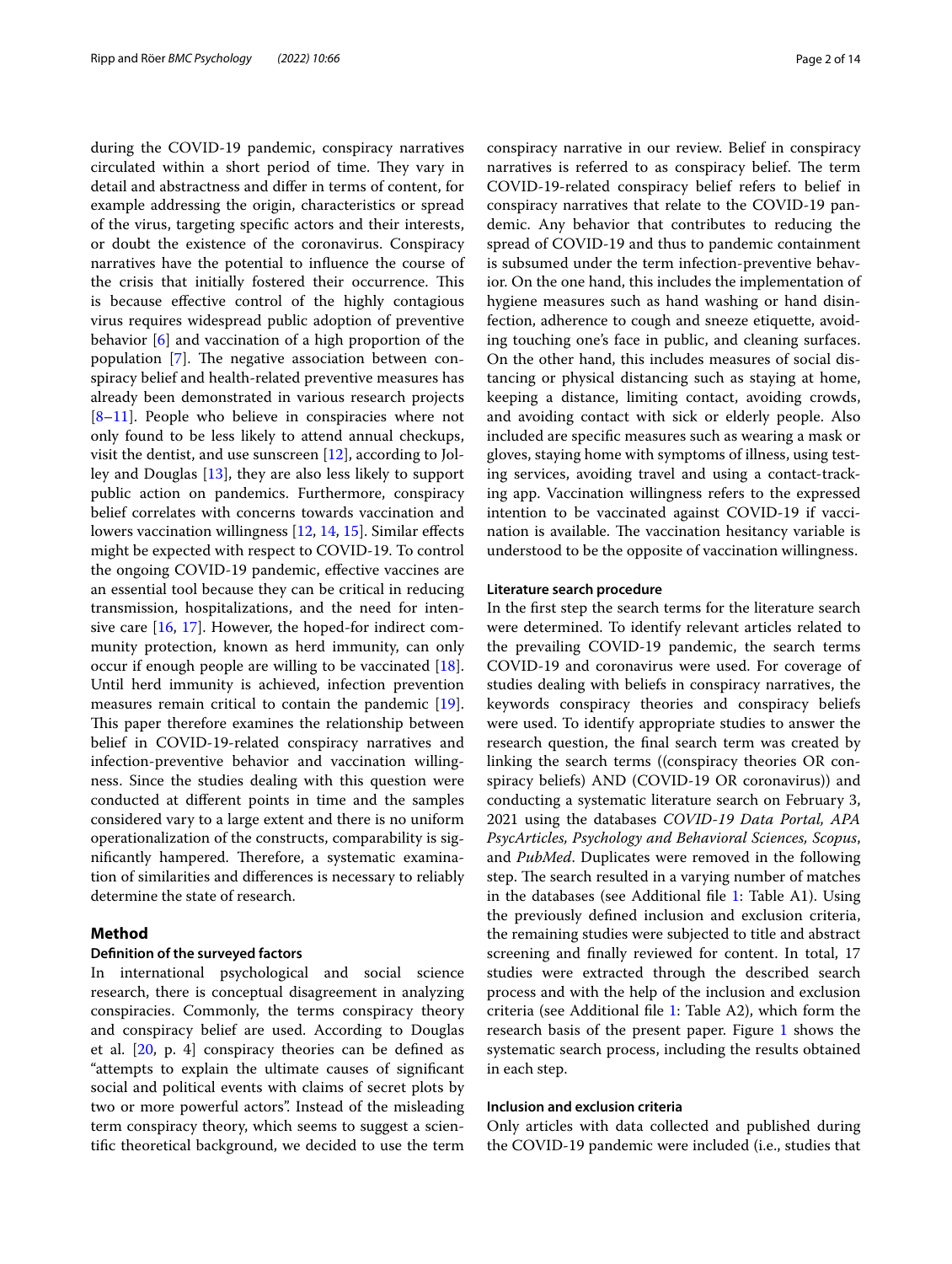

<span id="page-2-0"></span>collected and published their data between March 11, 2020 and February 2, 2021)  $[21]$  $[21]$ . To ensure the quality of the selected studies, a further requirement was publication in a peer-reviewed journal. Preprints were excluded. To increase the comparability and generalizability of the data, only quantitative, empirical studies that investigated an adult sample were included. The included studies measured COVID-19-related conspiracy beliefs as well as infection-preventive behavior and/or vaccination willingness, according to the defnition established in advance (see [Defnition of the surveyed factors\)](#page-1-0). Only studies in English were included and only those studies that reported statistical analyses about the association between COVID-19-related conspiracy beliefs and infection-preventive behavior and/or between COVID-19-related conspiracy beliefs and vaccination willingness.

## **Results**

The total sample size of the twelve studies examining infection preventive-behavior (see Table [1](#page-3-0)) is  $N=16,485$ , with the smallest sample counting  $N=407$  participants [[22\]](#page-13-12), the largest sample counting  $N=2501$  participants [[23\]](#page-13-13), and the average age ranging from 31 years [[24](#page-13-14)] to 47 years [\[23\]](#page-13-13). The participants come from different nations. Two studies examined a Polish sample [[25,](#page-13-15) [26](#page-13-16)], and one sample each was collected in Serbia [\[22\]](#page-13-12) and Turkey  $[24]$ . The majority of the studies was conducted in English-speaking countries: Three studies each examined U.S. samples [\[27](#page-13-17)[–29\]](#page-13-18), and UK samples [[23,](#page-13-13) [30,](#page-13-19) [31](#page-13-20)]. In addition, there is a study with samples both from the US and UK [\[32\]](#page-13-21), and an international sample with participants from 66 nations, but with the majority also from the US or UK [\[33](#page-13-22)]. Conspiracy belief was measured in a variety of ways. For example, Alper et al. [[24](#page-13-14)] used two items that asked about a conspiratorial plan behind the spread of coronavirus, while Freeman, Waite, et al. [[23\]](#page-13-13) used 48 items to cover the belief in a wide vari-ety of conspiracy narratives. Imhoff and Lamberty [[32](#page-13-21)] used two sets of conspiracy narratives with three items each: COVID-19 is a hoax and SARS-CoV-2 is humanmade. Oleksy et al. [\[26\]](#page-13-16) distinguished between general and government-related conspiracy narratives. To assess infection-preventive behavior, the studies reviewed varied in the number of examined behaviors that reduce the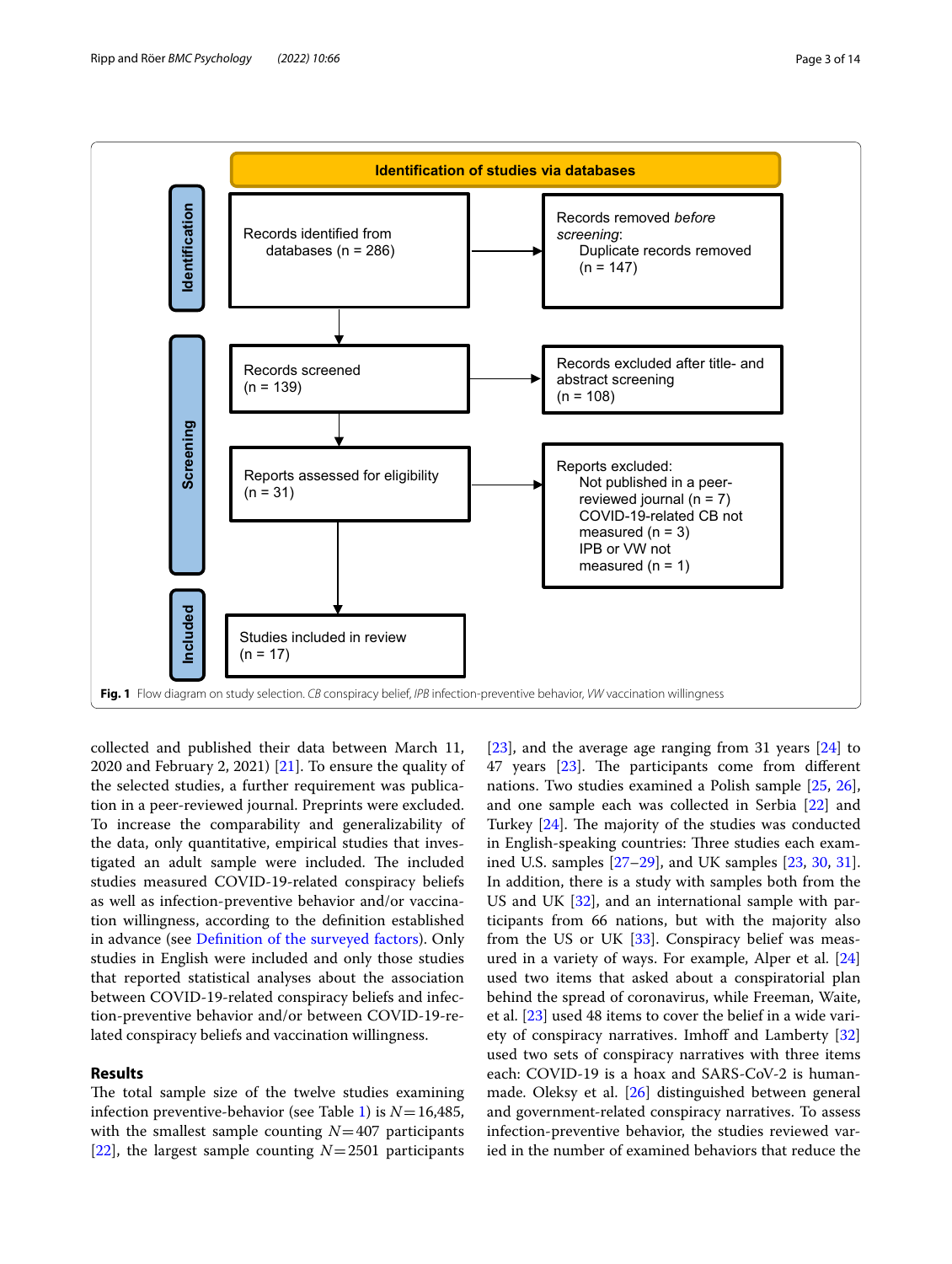| References                | Table 1 Identified studies on infection-preventive behavior<br>Data collection | Sample                                                                                                                                                                                                                                                                                                                                                                       | Surveyed variable(s)                            | Measures                                                                                                                                                                                                                                                                                                                          | Main findings                                                                                                                                                                                                                                                                                                                                                                                                                                                                    |
|---------------------------|--------------------------------------------------------------------------------|------------------------------------------------------------------------------------------------------------------------------------------------------------------------------------------------------------------------------------------------------------------------------------------------------------------------------------------------------------------------------|-------------------------------------------------|-----------------------------------------------------------------------------------------------------------------------------------------------------------------------------------------------------------------------------------------------------------------------------------------------------------------------------------|----------------------------------------------------------------------------------------------------------------------------------------------------------------------------------------------------------------------------------------------------------------------------------------------------------------------------------------------------------------------------------------------------------------------------------------------------------------------------------|
| Allington et al. [30]     | Study 3: 20.5-22.5 2020<br>Study 1: 3.4–7.4 2020<br>Study 2: 1.4–3.4 2020      | UK-residents, Study 1: non-repre-<br>national representativeness with<br>$(17.66)$ ; Study 3: $N = 2254$ , Mage<br>sentative sample, Study 2 and 3:<br>working status, social grade and<br>$(5D) = 43.93$ (16.11); sample of<br>regard to age, gender, region,<br>$(5D) = 36.35 (10.49)$ ; Study 2:<br>$N = 2250$ , Mage (SD) = 45.47<br>Study 1: N = 949, Mage<br>education | Health-protective behavior                      | of COVID-19 (true/false), 6 items<br>belief, 4 items on health-protec-<br>on health-protective behaviors<br>spiracy narratives on the origin<br>Study 3: 5 items on conspiracy<br>Study 1: 6 items on three con-<br>conspiracy belief, 5 items on<br>(yes/no); Study 2: 1 item on<br>health-protective behavior;<br>tive behavior | tective behavior: OR = 0.37, 95% CI<br>conspiracy belief and health-pro-<br>behavior: OR = 0.50, 95% CI [0.39,<br>relationship between conspiracy<br>and health-protective behavior:<br>ship between conspiracy belief<br>p<0.001; Study 2: Sig. negative<br>negative relationship between<br>Study 1: Sig. negative relation-<br>$OR = 0.46, 95\% \text{ CI}$ [0.34, 0.61],<br>belief and health-protective<br>$0.66$ ], $p < 0.001$ ; Study 3: Sig.<br>[0.29, 0.47], p < 0.001 |
| Alper et al. [24]         | Not reported                                                                   | (39.43), non-representative Turk-<br>N=1088, Mage (SD) = 31.02<br>ish sample                                                                                                                                                                                                                                                                                                 | Preventive measures                             | ventive measures: 7 items, scale<br>Conspiracy belief: 2 items; pre-<br>from 1 (strongly disagree) to 7<br>(strongly agree)                                                                                                                                                                                                       | Correlation of conspiracy belief<br>and preventive measures not<br>significant: $r = 0.02$ , $p = 0.526$                                                                                                                                                                                                                                                                                                                                                                         |
| Biddlestone et al. [33]   | 4.4-13.4 2020                                                                  | national sample (66 nationalities,<br>(2.51), non-representative inter-<br>mainly from the USA and UK)<br>$N = 704$ , Mage (SD) = 37.26                                                                                                                                                                                                                                      | Behaviors that reduce the spread<br>of COVID-19 | Conspiracy belief: 10 items, scale<br>nitely yes) behaviors that reduce<br>the spread of COVID-19 (8 items<br>from 1 (definitely not) to 5 (defi-<br>(strongly agree); 12 items, scale<br>from 1 (strongly disagree) to 7<br>social distancing intentions, 4<br>items hygiene intentions)                                         | hygiene intentions and conspiracy<br>social distancing intentions in the<br>intentions and conspiracy belief:<br>SEM model: β = $-0.04$ , $p < 0.001$<br>$r = -0.16$ , $p < 0.001$ ; conspiracy<br>belief is a negative predictor of<br>association of social distancing<br>Negative, n. sig. association of<br>belief: r = - 0.02; negative sig.                                                                                                                                |
| Bierwiaczonek et al. [27] | 16.3-20.4 2020                                                                 | (11.14), non-representative US<br>$N = 403, Mage (SD) = 37.42$<br>American sample                                                                                                                                                                                                                                                                                            | Social distancing                               | distancing during the COVID-19<br>pandemic<br>Conspiracy belief: 3 items, scale<br>on willingness to practice social<br>disagree) to 5 (strongly agree)<br>shared conspiracy theories; 3<br>items, scale from 1 (strongly<br>much) on three commonly<br>from 1 (not at all) to 7 (very                                            | $p = 0.002$ ; Conspiracy belief T2 and<br>$p = 0.002$ ; Conspiracy belief T3 and<br>p=0.002; Conspiracy belief T4 and<br>social distancing $T2$ : $\beta = -0.067$ ,<br>social distancing $T3$ : $\beta = -0.065$ ,<br>social distancing $T4$ : $\beta = -0.063$ ,<br>social distancing T5: $\beta = -0.062$ ,<br>social distancing at a later wave<br>Conspiracy belief predicts less<br>(T): Conspiracy belief T1 and<br>$p = 0.002$                                           |
| Earnshaw et al. [28]      | 13.4-14.4 2020                                                                 | (11.67), non-representative US<br>$N = 845$ , Mage $(SD) = 40.15$<br>American sample                                                                                                                                                                                                                                                                                         | Complying with Public Health<br>Recommendations | on complying with public health<br>ent conspiracy narratives (agree/<br>recommendations (never, rarely,<br>disagree); 8-item questionnaire<br>6-item questionnaire on differ-<br>often, always)                                                                                                                                   | mendations and conspiracy belief:<br>No sig. association between com-<br>plying with public health recom-<br>$b(5E) = -0.04(0.05), \beta = 0.2$                                                                                                                                                                                                                                                                                                                                  |

<span id="page-3-0"></span>Table 1 Identified studies on infection-preventive behavior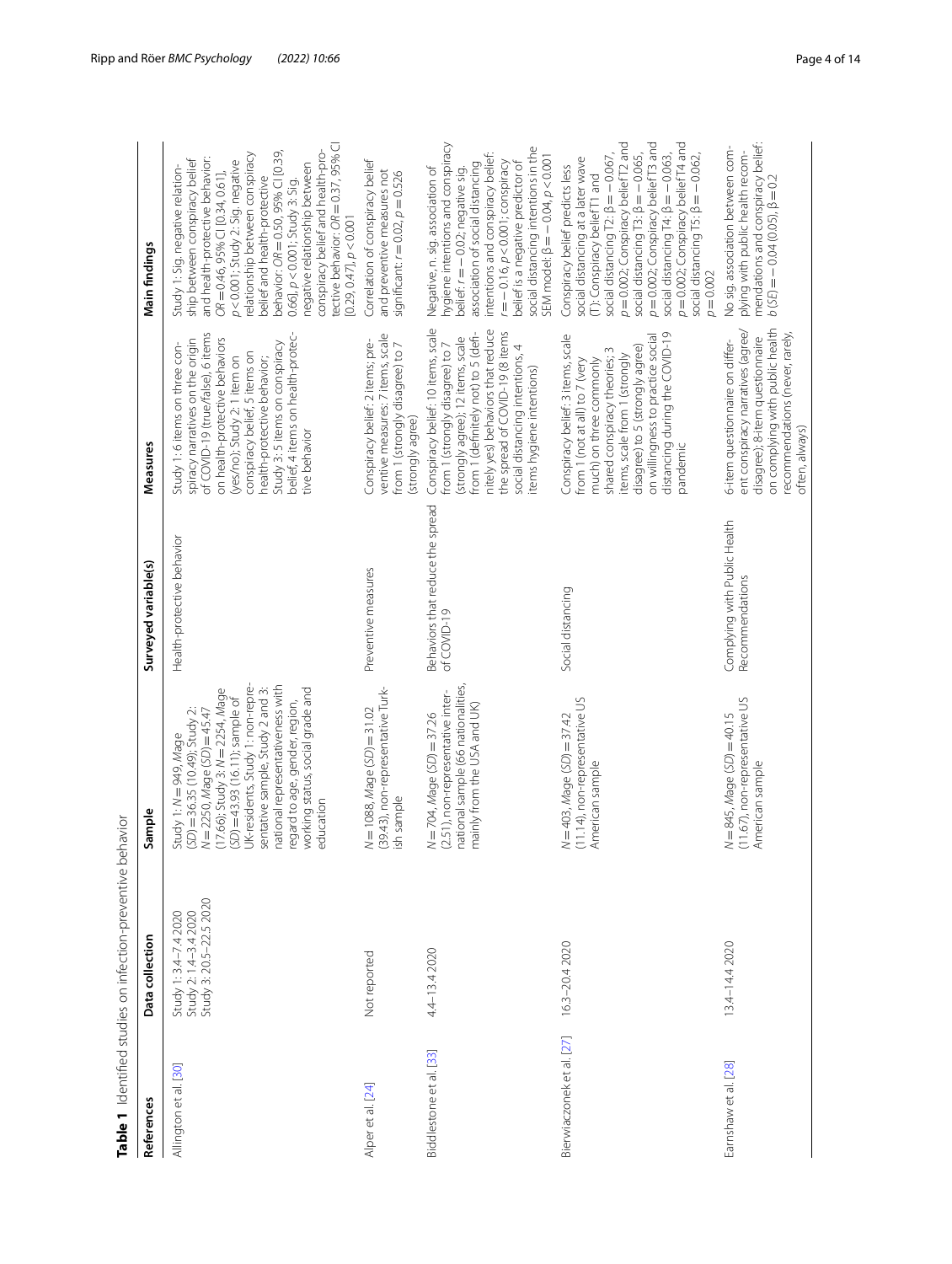| Table 1 (continued) |                 |                                                                                                                                               |                                                                                           |                                                                                                                                                                                                                                                                                                                                                                                                   |                                                                                                                                                                                                                                                                                                                                                                                                                                                                                                                                                                                                                                        |
|---------------------|-----------------|-----------------------------------------------------------------------------------------------------------------------------------------------|-------------------------------------------------------------------------------------------|---------------------------------------------------------------------------------------------------------------------------------------------------------------------------------------------------------------------------------------------------------------------------------------------------------------------------------------------------------------------------------------------------|----------------------------------------------------------------------------------------------------------------------------------------------------------------------------------------------------------------------------------------------------------------------------------------------------------------------------------------------------------------------------------------------------------------------------------------------------------------------------------------------------------------------------------------------------------------------------------------------------------------------------------------|
| References          | Data collection | Sample                                                                                                                                        | Surveyed variable(s)                                                                      | Measures                                                                                                                                                                                                                                                                                                                                                                                          | Main findings                                                                                                                                                                                                                                                                                                                                                                                                                                                                                                                                                                                                                          |
| Freeman et al. [23] | 4.5-11.5 2020   | tion for age, gender, income, and<br>sampled to match the popula-<br>(17.3), English sample, quota<br>$N = 2501$ , Mage (SD) = 46.6<br>region | Following of UK government<br>medical tests and treatments<br>coronavirus guidance/future | items, scale from 1 (definitely) to<br>government recommendations:<br>medical tests and treatments: 6<br>completely); Adherence to the<br>all) to 5 (all of the time); Future<br>Coronavirus conspiracy expla-<br>nations: 48 items, scale from<br>1 (do not agree) to 5 (agree<br>8 items, scale from 1 (not at<br>5 (definitely not)                                                            | Conspiracy belief that COVID-19 is<br>95% CI [3.62, 5.79]), endorsing the<br>have created the virus to collapse<br>a bioweapon correlates negative<br>ence to guidelines/medical tests<br>with staying at home (OR = 4.57,<br>stay at home $(OR = 14.34, 95\%$ Cl<br>association of conspiracy belief<br>was negatively associated with<br>conspiracy narrative that Jews<br>the economy for financial gain<br>$-0.47$ ), $p < 0.001$ ; Negative sig.<br>and adherence to guidelines:<br>conspiracy belief and adher-<br>adhering to the guidance to<br>and treatments: $r(-0.27$ to<br>Sig. negative association of<br>[11.26, 18.25] |
| Garry et al. [31]   | 16.7-19.7 2020  | N=1045, representative sample<br>terms of gender, age, Govern-<br>ment Office Region and 2019<br>of the English population in<br>vote         | Adherence to current and future<br>guidelines                                             | adherence to current guidelines<br>6 items on different conspiracy<br>(completely), 5 items on adher-<br>probably not, no definitely not,<br>agree, don't know); 3 items on<br>ence to future guidelines (yes<br>slightly agree, agree, strongly<br>narratives (strongly disagree,<br>definitely, yes probably, no<br>disagree, slightly disagree,<br>scale from 1 (not at all) to<br>don't know) | cantly: $b(SE) = 0.32(0.03)$ , $\beta = 0.36$ ,<br>Conspiracy belief predicts current<br>and future non-adherence signifi-<br>$p < 0.001$ ; future: $b(SE) = 0.35$<br>$(0.03)$ , $\beta = 0.38$ , $p < 0.001$                                                                                                                                                                                                                                                                                                                                                                                                                          |
|                     |                 |                                                                                                                                               |                                                                                           |                                                                                                                                                                                                                                                                                                                                                                                                   |                                                                                                                                                                                                                                                                                                                                                                                                                                                                                                                                                                                                                                        |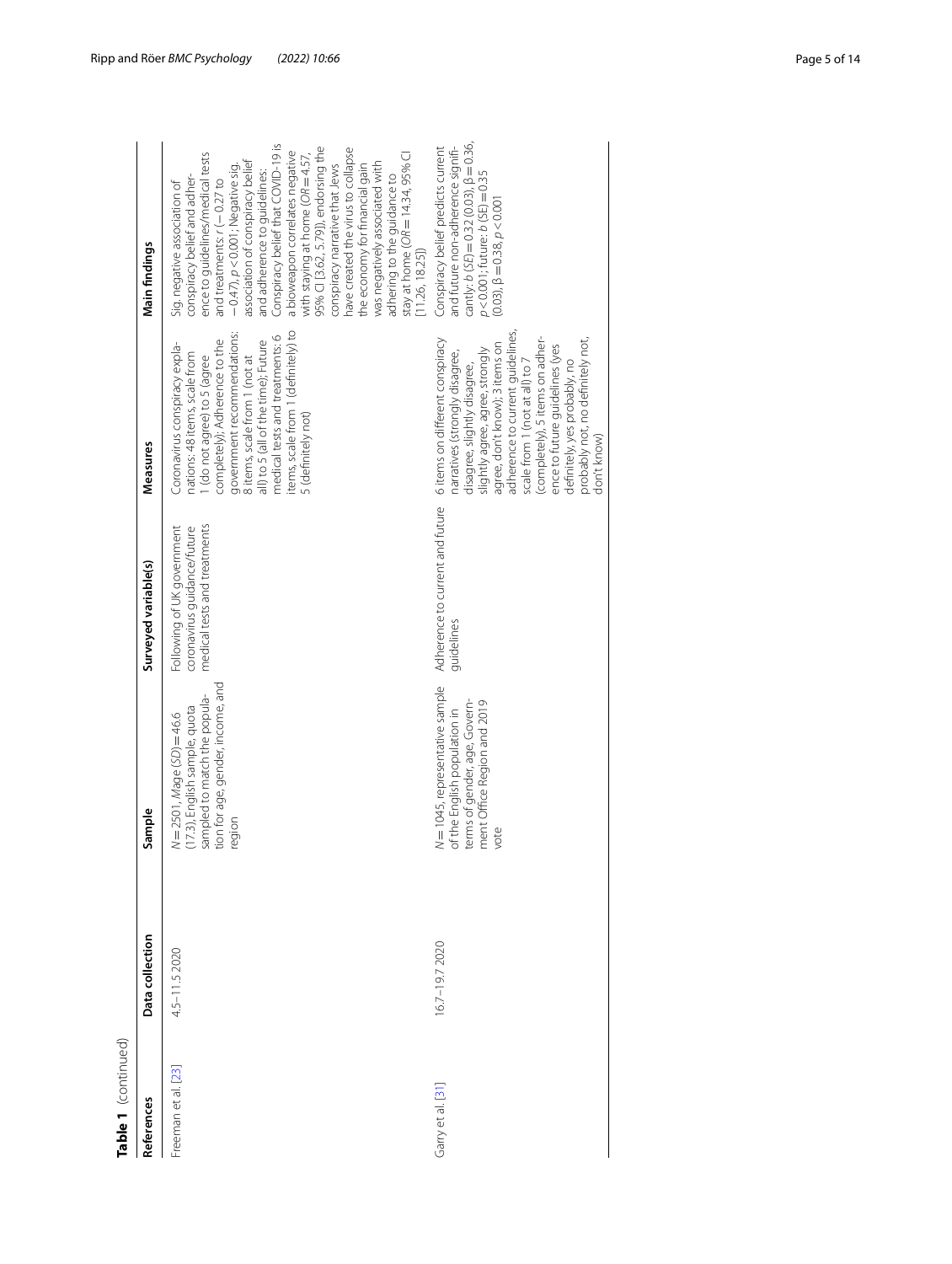| Table 1 (continued)      |                                |                                                                                                                                                                                                                                                  |                                |                                                                                                                                                                                                                                                                                                                |                                                                                                                                                                                                                                                                                                                                                                                                                                                                                                                                                                                                                                                                                                                                                                                                                                               |
|--------------------------|--------------------------------|--------------------------------------------------------------------------------------------------------------------------------------------------------------------------------------------------------------------------------------------------|--------------------------------|----------------------------------------------------------------------------------------------------------------------------------------------------------------------------------------------------------------------------------------------------------------------------------------------------------------|-----------------------------------------------------------------------------------------------------------------------------------------------------------------------------------------------------------------------------------------------------------------------------------------------------------------------------------------------------------------------------------------------------------------------------------------------------------------------------------------------------------------------------------------------------------------------------------------------------------------------------------------------------------------------------------------------------------------------------------------------------------------------------------------------------------------------------------------------|
| References               | Data collection                | Sample                                                                                                                                                                                                                                           | Surveyed variable(s)           | Measures                                                                                                                                                                                                                                                                                                       | Main findings                                                                                                                                                                                                                                                                                                                                                                                                                                                                                                                                                                                                                                                                                                                                                                                                                                 |
| Imhoff and Lamberty [32] | 20.3-25.3 2020                 | (SD) = 36.60 (11.16), US American<br>(SD) = 40.18 (12.33), US American<br>$(SD) = 37.29$ (12.79), sample from<br>sample; Study 2a: N= 288, Mage<br>sample;Study 2b: N = 298, Mage<br>UK; non-representative samples<br>Study 1: $N = 220$ , Mage | Containment-related behavior   | (COVID-19 hoax and SARS-CoV-2<br>behavior, scale from 1 (never) to<br>7 items on containment-related<br>disagree) to 7 (strongly agree);<br>human-made) with 3 items<br>each, scale from 1 (strongly<br>Conspiracy belief: two sets<br>7 (always/strongly)                                                     | and containment-related behavior<br>between conspiracy belief COVID-<br>Study 1: Sig. negative association<br>$p < 0.002$ ; b (SE) = $-0.647$ (0.109),<br>p<0.001; Association conspiracy<br>belief SARS-CoV-2 human-made<br>Association SARS-CoV-2 human-<br>made: Study 2a: $r = -0.307$ (sig.,<br>$(SE) = -0.397(0.109), p < 0.001$ ;<br>$(5E) = -0.834(0.092), p < 0.001;$<br>$p < 0.001$ ); $b (SE) = 0.104 (0.093)$<br>Study $2b: r = -0.154$ (n. sig.), b<br>containment-related behavior:<br>19 is a hoax and containment-<br>$(5E) = 0.104(0.104), p = 0.319;$<br>between COVID-19 hoax and<br>Study 2: Negative association<br>related behavior: $r = -0.356$ ,<br>$(n, sig), b(SE) = 0.154(0.082),$<br>$p = 0.265$ ; Study 2b: $r = 0.014$<br>Study 2a: $r = -0.524$ (sig.), b<br>n. sig. $r = -0.123$ (n. sig.); b<br>$p = 0.061$ |
| Kowalski et al. [25]     | 11.4-14.4 2020; 21.4-28.4 2020 | terms of gender and settlement<br>(SD) = 29.94 (10.39), non-repre-<br>size; Study 2: N = 840, Mage<br>$(5D) = 44.07 (14.41)$ , repre-<br>sentative Polish sample in<br>sentative Polish sample<br>Study 1: $N = 507$ , Mage                      | Adherence to safety guidelines | questionnaire (Study 2) on differ-<br>ent conspiracy narratives, scales<br>naire (Study 2) on adherence to<br>to 7 (strongly agreeing); 4-item<br>(Study 1) and 5-item question-<br>safety and self-isolation guide-<br>14-item (Study 1) and 12-item<br>from 1 (strongly disagreeing)<br>lines, 7-level scale | conspiracy belief predicted adher-<br>Sig. negative association between<br>$p \le 0.001$ ; Study 2: $b(5E) = -0.08$<br>conspiracy belief and adherence<br>to safety guidelines: $rs = -0.22$ ;<br>ence to safety guidelines (sig.):<br>Study 1: $b(5E) = -0.05(0.01)$ ,<br>$(0.01)$ , $p < 0.001$                                                                                                                                                                                                                                                                                                                                                                                                                                                                                                                                             |
| Oleksy et al. [26]       | 13.3-15.3 2020                 | Study 1: N = 1046, representative<br>Polish sample in terms of gender,<br>age and size of residence                                                                                                                                              | Protective behavior            | conspiracy narratives; Protective<br>2 items on government-related<br>general conspiracy narratives,<br>Conspiracy belief: 3 items on<br>behavior: 9 items (yes/no)                                                                                                                                            | conspiracy belief correlated n. sig.<br>and r = 0.05; Government-related<br>Government-related and general<br>with protective behavior: r = 0.01<br>$(5E) = -0.04$ (0.02); General con-<br>predicted protective behavior: b<br>spiracy belief n. sig.: b (SE) = 0.02<br>conspiracy belief sig. negatively<br>(0.02)                                                                                                                                                                                                                                                                                                                                                                                                                                                                                                                           |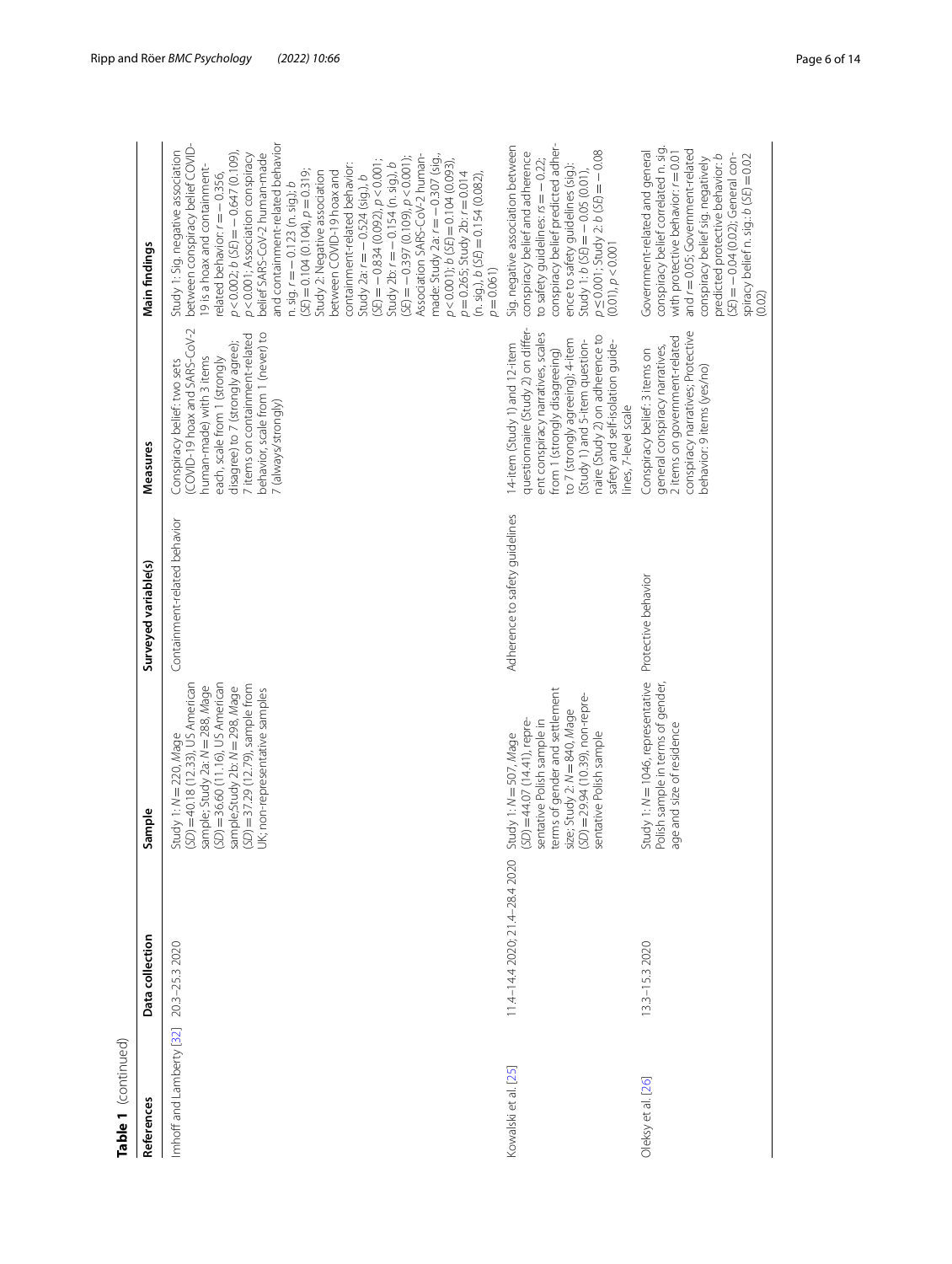| References                                             | Data collection   | Sample                                                                                                       | Surveyed variable(s)                                                                 | Measures                                                                                                                                                                                                                                                                                                                              | Main findings                                                                                                                                                                                                                                                                                                                     |
|--------------------------------------------------------|-------------------|--------------------------------------------------------------------------------------------------------------|--------------------------------------------------------------------------------------|---------------------------------------------------------------------------------------------------------------------------------------------------------------------------------------------------------------------------------------------------------------------------------------------------------------------------------------|-----------------------------------------------------------------------------------------------------------------------------------------------------------------------------------------------------------------------------------------------------------------------------------------------------------------------------------|
| Romer and Jamieson [29] 17.3-27.3 2020; 10.7-21.7 2020 |                   | age, gender, race/ethnicity and<br>American sample in terms of<br>$N = 840$ , representative US<br>education | Taking of preventive actions                                                         | actions to prevent further spread<br>true); Preventive actions: list of 9<br>spiracy narratives), scale from 1<br>questionnaire (3 different con-<br>definitely false) to 4 (definitely<br>Conspiracy belief: 3-item<br>of COVID-19 (yes/no)                                                                                          | $\beta = -0.16,99\%$ CI $-0.26, -0.7$ ]<br>predicted actions taken in July:<br>Conspiracy belief in March sig.<br>$p = 0.005$                                                                                                                                                                                                     |
| Teovanović et al. [22]                                 | $10.4 - 22.42020$ | $N = 407$ , Mage (SD) = 34.88<br>(12.81), non-representative<br>Serbian sample                               | guidelines by the WHO and the<br>Serbian Ministry of Health<br>Adherence to COVID-19 | from 1 (never) to 5 (very often), 7<br>to quidelines, thereof 5 items on<br>preventive behavior on a scale<br>agree); 12 items on adherence<br>13 items on conspiracy belief,<br>iors (never, once, twice, three<br>items on avoided risk behav-<br>disagree) to 5 (completely<br>scale from 1 (completely<br>$times,$ > three times) | correlated with the adherence to<br>sig. negative predictor for adher-<br>Conspiracy belief sig. negatively<br>p<0.05; Conspiracy belief was a<br>$\frac{1}{2}$ COVID-19 quidelines: $r = -0.17$<br>ence to COVID-19-guidelines:<br>$b$ (SE) = -0.09 (0.03), 95% CI<br>$\frac{1}{2} - 0.14$ , $\frac{1}{2} - 0.04$ ], $p = 0.001$ |

| フリコニンコ        |
|---------------|
| ā             |
|               |
| ਵ             |
| $\vdots$<br>a |
|               |
|               |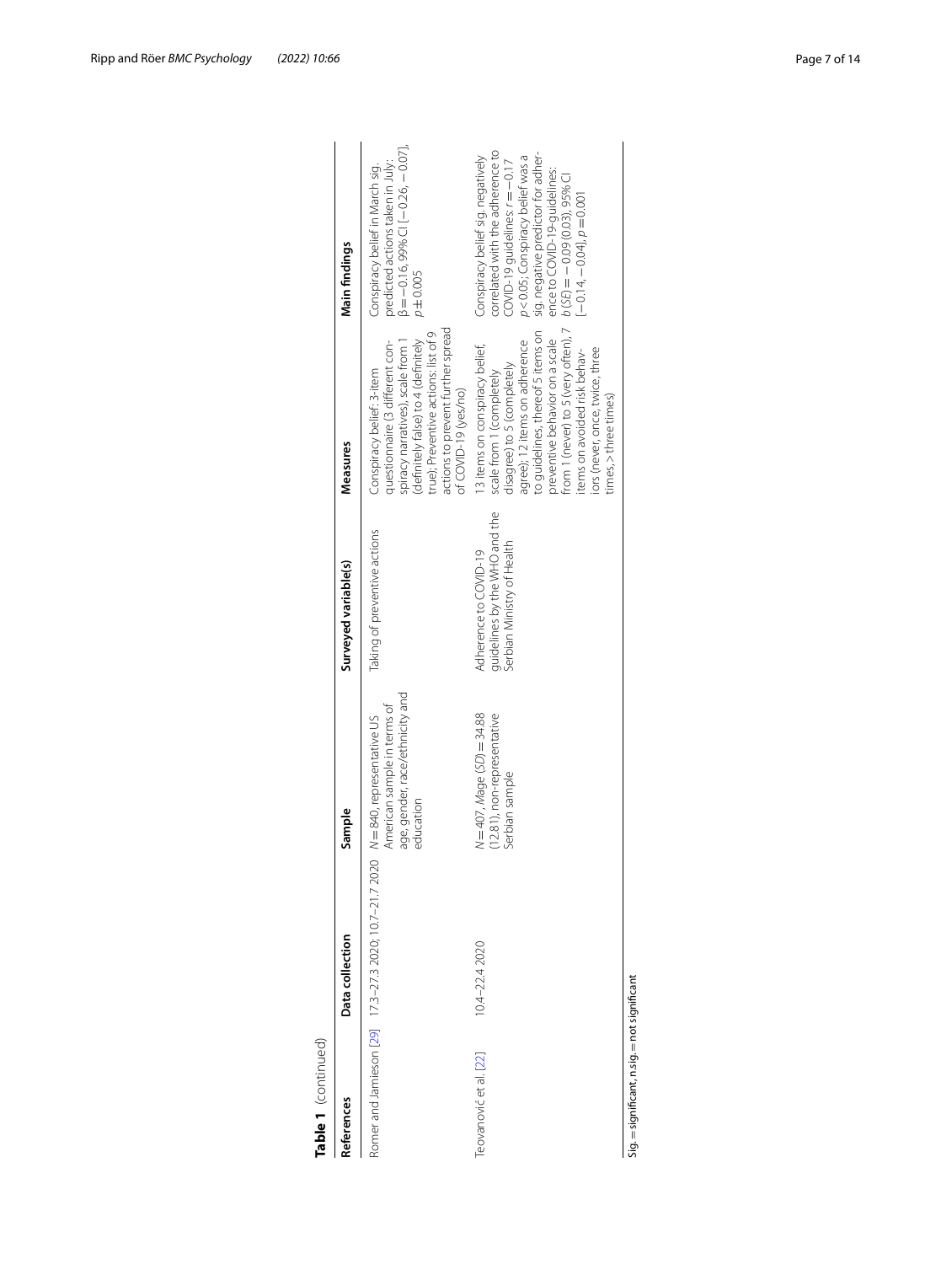spread of COVID-19. In some cases, these were defned following government or WHO recommended guidelines or health recommendations [\[22](#page-13-12), [23,](#page-13-13) [25,](#page-13-15) [29](#page-13-18)]. Mostly, this included hygiene measures and social distancing measures. Bierwiaczonek et al. [[27\]](#page-13-17) limited their survey to social distancing measures and Freeman, Waite, et al. [[23\]](#page-13-13) additionally examined the use of COVID-19-related medical services. Biddlestone et al. [\[33](#page-13-22)] surveyed hygiene measures and social distancing separately. Studies reported either correlation coefficients [[22,](#page-13-12) [23,](#page-13-13) [34](#page-13-24), [35](#page-13-25)], odds ratios [[23](#page-13-13), [28,](#page-13-23) [36](#page-13-26)[–38](#page-13-27)], standardized regression coefficients  $[29, 34]$  $[29, 34]$  $[29, 34]$  $[29, 34]$ , or unstandardized regression coefficients  $[22, 28, 31]$  $[22, 28, 31]$  $[22, 28, 31]$  $[22, 28, 31]$  $[22, 28, 31]$  $[22, 28, 31]$ . Biddlestone et al.  $[33]$  $[33]$  created a standard equation-model (SEM) model, Bierwiaczonek et al. [[27](#page-13-17)] worked with a crossed-lagged panel model, and Romer et al. [\[29](#page-13-18)] created a path model for the association of variables between the frst and second measurement. Ten of twelve of the reviewed studies demonstrated a negative correlation of conspiracy beliefs and infection-preventive behavior. The smallest correlation reported was  $0.16$  [\[33](#page-13-22)], and the largest was  $-0.524$  [[32\]](#page-13-21). The various regression analyses yielded odds ratios ranging from 0.37 [[30\]](#page-13-19) to 14.34  $[23]$  $[23]$ , standardized regression coefficients from 0.36 to  $0.38$  [[31\]](#page-13-20), and unstandardized regression coefficients from 0.04 [\[26](#page-13-16), [28\]](#page-13-23) to 0.834 [[32\]](#page-13-21). In the SEM model of Biddlestone et al. [\[33](#page-13-22)], conspiracy belief emerged as a negative predictor of social distancing:  $\beta = -0.04$ ,  $p < 0.001$ . In the crossed-lagged panel model of Bierwiaczonek et al. [[27\]](#page-13-17), conspiracy belief at an earlier measurement time point predicted social distancing at the following measured time point: *β* (−0.062 to −0.067), *p*=0.002. Alper et al. [[24\]](#page-13-14) and Earnshaw et al. [[28\]](#page-13-23) found no signifcant association between conspiracy belief and infectionpreventive behavior. The difference in the strength of the association is striking, depending on the content of the conspiracy narratives on which the conspiracy belief variable is based. For example, general COVID-19-related conspiracy beliefs were not related to infection preventive-behavior (*b (SE)*=0.02 (0.02)) in Oleksy et al. [\[26](#page-13-16)], whereas belief in government-related conspiracy narratives  $(b$  (*SE*)= $-0.04$  (0.02)) were. Imhoff and Lamberty [[32\]](#page-13-21) found that belief in the conspiracy narrative that COVID-19 was a hoax had negative predictive power for pandemic-controlling behavior (S1: *b (SE)*=−0.647 (0.109), *p*<0.001; S2a: *b (SE)*=−0.834 (0.092), *p*<0.001; S2b: *b* (*SE*) = −0.397 (0.109), *p* < 0.001), whereas belief that SARS-CoV-2 was human-made did not signifcantly negatively predict pandemic-controlling behavior (S1: *b (SE)*=0.104 (0.104), *p*=0.319; S2a: *b (SD)*=0.104 (0.093), *p*=0.265; S2b: *b (SD)*=0.154 (0.082), *p*=0.061). The largest negative association reported in the studies was between believing in a conspiracy narrative that views Jews as the authors of the virus and following

the "stay home" directive: *OR*=14.34, 95% CI [11.26, 18.25] [[23\]](#page-13-13). Biddlestone et al. [[33](#page-13-22)] concluded that conspiracy beliefs are negatively related to social distancing (*r*=−0.16, *p*<0.001; SEM model: *β*=−0.04, *p*<0.001) but not hygiene measures (*r*=−0.02).

The total sample size of the ten studies that examined vaccination willingness is  $N=20,210$ . The smallest sample counts  $N=396$  participants [[34](#page-13-24)], the largest sample  $N=5114$  participants [[35](#page-13-25)], and the average age ranges from 26 years  $[34]$  $[34]$  to 47 years  $[35]$  $[35]$ . Two studies tested individuals from the USA [[28,](#page-13-23) [29](#page-13-18)] three from the UK [\[23](#page-13-13), [31,](#page-13-20) [35\]](#page-13-25), and one sample each is from Serbia [\[22](#page-13-12)], Italy  $[36]$  $[36]$  $[36]$ , and France  $[34]$  $[34]$ . In addition, there is a study with samples from both Turkey and the UK [\[37\]](#page-13-28) and an Arabic sample with participants from 18 nations, with the majority coming from Jordan and Kuwait [\[38](#page-13-27)]. Conspiracy beliefs were measured in diferent ways. Prati [[36\]](#page-13-26) and Salali and Uysal [\[37](#page-13-28)] each used one item that asked about conspiracy belief in the non-natural origin of COVID-19, while Freeman, Waite, et al. [\[23\]](#page-13-13) used 48 items to cover belief in a wide variety of conspiracy narratives. Bertin et al. [[34](#page-13-24)] distinguished three groups of conspiracy narratives that addressed supposed machinations of diferent groups: a threatening foreign outgroup (China), unspecifed outgroups (e.g., industrialists), and a national ingroup (French government). Vaccination willingness, or vaccination hesitancy [[35\]](#page-13-25), was assessed with one item each. Studies reported either correlation coefficients [[22,](#page-13-12) [23](#page-13-13), [34,](#page-13-24) [35](#page-13-25)], odds ratios [\[23](#page-13-13), [28,](#page-13-23) [36](#page-13-26)-38], standardized regression coefficients  $[29, 34]$  $[29, 34]$  $[29, 34]$  $[29, 34]$ , or unstandardized regression coefficients  $[22, 28, 31]$  $[22, 28, 31]$  $[22, 28, 31]$  $[22, 28, 31]$  $[22, 28, 31]$  $[22, 28, 31]$ . Freeman and Loe et al. [\[35](#page-13-25)] constructed a SEM model. Nine out of ten of the reviewed studies demonstrated a negative correlation of conspiracy belief and vaccination willingness. The smallest reported correlation was  $-0.23$  [[34\]](#page-13-24), and the largest was  $-0.53$  [\[22](#page-13-12)]. The various regression analyses yielded odds ratios ranging from 0.26 [\[28](#page-13-23)] to 2.73 [[38\]](#page-13-27), standardized regression coefficients from  $-0.11$  $[34]$  $[34]$  to 0.35 [\[31\]](#page-13-20), and unstandardized regression coefficients from 0.45  $[31]$  $[31]$  to 1.63  $[35]$  $[35]$ . In the SEM model of Freeman, Loe, et al. [[35\]](#page-13-25), conspiracy belief and vaccine hesitancy were positively associated:  $\beta$  = 0.38, *p* < 0.001. Prati [\[36](#page-13-26)] concluded in her study that the conspiracy belief in non-natural origins was not a signifcant negative predictor of willingness to vaccinate:  $OR = 0.88$ , 95% CI [0.22, 3.55]. There is a difference in the strength of the association depending on the content of the conspiracy narratives underlying the conspiracy belief variable. For example, the conspiracy belief in the artifcial origin of COVID-19 was not signifcantly correlated with vaccination willingness in Prati [[36\]](#page-13-26). Also in Salali and Uysal [[37\]](#page-13-28), UK: *OR*=0.78, 95% CI [0.49, 1.25], *p*=0.31; Turkey: *OR*=0.65, 95% CI [0.53, 0.79], *p*<0.001, and in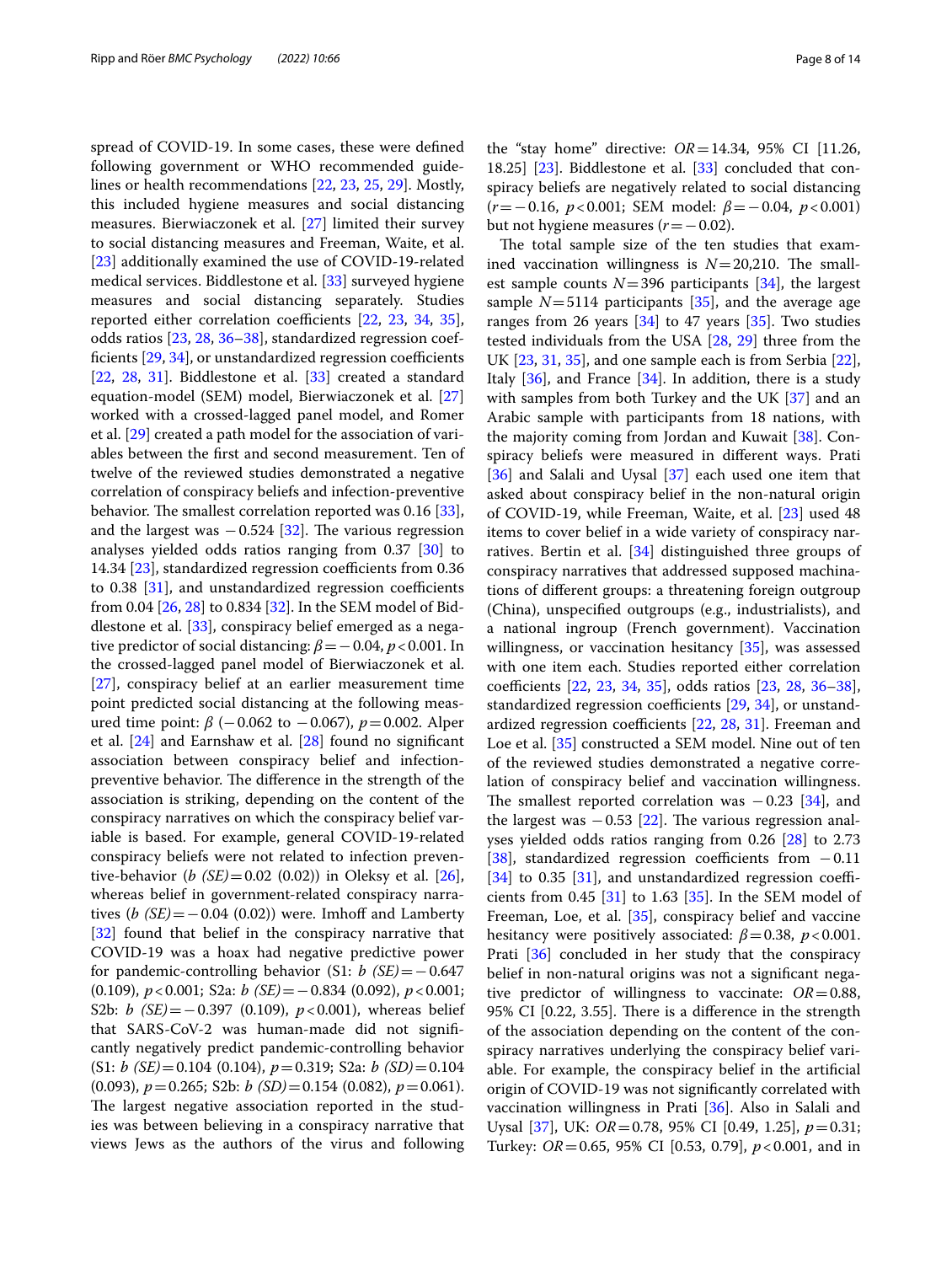<span id="page-8-0"></span>

| Table 2 Identified studies on vaccination willingness |                 |                                                                                                                                                      |                                                                              |                                                                                                                                                                                                                                                                                                                                         |                                                                                                                                                                                                                                                                                                                                                                                                                                      |
|-------------------------------------------------------|-----------------|------------------------------------------------------------------------------------------------------------------------------------------------------|------------------------------------------------------------------------------|-----------------------------------------------------------------------------------------------------------------------------------------------------------------------------------------------------------------------------------------------------------------------------------------------------------------------------------------|--------------------------------------------------------------------------------------------------------------------------------------------------------------------------------------------------------------------------------------------------------------------------------------------------------------------------------------------------------------------------------------------------------------------------------------|
| Authors, publication date                             | Data collection | Sample                                                                                                                                               | Surveyed variable                                                            | Measures                                                                                                                                                                                                                                                                                                                                | Main findings                                                                                                                                                                                                                                                                                                                                                                                                                        |
| Bertin et al. [34]                                    | 17.4-25.4 2020  | $N = 396$ , $M_{\text{age}}$ (SD) = 26.1 (10.3), non- Vaccination willingness<br>representative French sample                                        |                                                                              | any circumstances) to 7 (I would be<br>definitely not be vaccinated under<br>ness: 1 item, scale from 1 (I would<br>conspiracies, 3 items on Ingroup-<br>conspiracies; Vaccination willing-<br>(strongly disagree) to 5 (strongly<br>Conspiracy belief: Scales from 1<br>vaccinated without hesitation)<br>agree), 7 items on Outgroup- | $-0.12$ ], $p < 0.001$ ; Ingroup: $\beta = -0.11$ ,<br>Outgroup: $\beta = -0.23$ , 95% CI [-0.34<br>predictor for vaccination willingness:<br>$ness: Outgroup: r = -0.23, p < 0.001;$<br>correlated with vaccination willing-<br>Conspiracy belief is a sig. negative<br>95% CI $[-0.22, -0.01]$ , $p = 0.05$<br>Conspiracy belief sig. negatively<br>Ingroup: $r = -0.28$ , $p < 0.001$ ;                                           |
| Earnshaw et al. [28]                                  | 13.4-14.4 2020  | $N = 845$ , $M_{\text{age}}$ (SD) = 40.15 (11.67),<br>non-representative US American<br>sample                                                       | Vaccination willingness                                                      | Conspiracy belief: 6-item question-<br>naire on different conspiracy narra-<br>tives (agree/disagree); Vaccination<br>willingness: 1 item on a 5-level<br>Likert-scale                                                                                                                                                                  | $OR = 0.26, 95\% \text{ CI}$ [0.15-0.44], $p \le 0.01$<br>believe in conspiracies, X <sup>2</sup> (1) = 55.72,<br>72.9% of the participants believing in<br>cinated vs. 92.0% of those who don't<br>conspiracies were willing to get vac-<br>spiracy belief: $b(SD) = -1.37(0.28)$ ,<br>of vaccination willingness and con-<br>$p \le 0.01$ ; Sig. negative association                                                              |
| Freeman et al. [35]                                   | 24.9-17.10 2020 | representative sample from the UK<br>$N = 5114$ , $M_{\text{age}}$ (SD) = 46.9 (17.1),<br>regarding age, gender, ethnicity,<br>income and region     | Vaccination hesitancy                                                        | on vaccination hesitancy, scale from<br>COVID-19 hesitancy scale: 7 items<br>1 to 5 (higher score equals higher<br>belief, scale from 1 (do not agree)<br>OCEANS coronavirus conspiracy<br>to 5 (agree completely); Oxford<br>scale: 14 items on conspiracy<br>vaccination hesitancy)                                                   | Conspiracy belief correlated with vac-<br>cination hesitancy: $r = 0.38$ , $p < 0.001$ ;<br>$(0.05)$ , $p < 0.001$ ; SEM model: $\beta = 0.39$ ,<br>vaccination hesitancy: b (SD) = 1.63<br>Conspiracy belief sig. predicted<br>p < 0.001                                                                                                                                                                                            |
| Freeman et al. [23]                                   | 4.5-11.5 2020   | to match the population for age,<br>$N = 2501$ , $M_{\text{aqe}}$ (SD) = 46.6 (17.3),<br>English sample, quota sampled<br>gender, income, and region | Willingness to take diagnostic<br>or antibody tests or to be vac-<br>cinated | cination willingness: 6 items, scale<br>and treatment: inc. 1 item on vac-<br>completely); Future medical tests<br>Conspiracy belief: 48 items, scale<br>from 1 (do not agree) to 5 (agree<br>from 1 (definitely) to 5 (definitely<br>not)                                                                                              | reported less vaccination willingness<br>vaccination willingness: r = 0.35 and<br>then people not holding conspiracy<br>Sig. negative correlation of specific<br>gain (OR = 2.70, 95% CI [2.08, 3.50])<br>believed COVID-19 is a bioweapon<br>$r = 0.37$ , $p < 0.001$ ; Participants that<br>Jews created the virus for financial<br>and general conspiracy belief and<br>$(OR = 2.11, 95\% \text{ CI} [1.65, 2.70])$ or<br>beliefs |
| Garry et al. [31]                                     | 16.7-19.7 2020  | N=1045, representative sample of<br>the English population                                                                                           | Vaccination willingness                                                      | definitely, yes probably, no probably<br>6 items on different conspiracy nar-<br>slightly agree, agree, strongly agree,<br>disagree, disagree, slightly disagree,<br>don't know); 1 item on vaccination<br>not, no definitely not, don't know)<br>ratives on a 7-level scale (strongly<br>willingness on a 5-level scale (yes           | $b(5D) = 0.45(0.05), \beta = 0.35, p < 0.001$<br>predicted vaccination unwillingness:<br>Conspiracy belief sig. negatively                                                                                                                                                                                                                                                                                                           |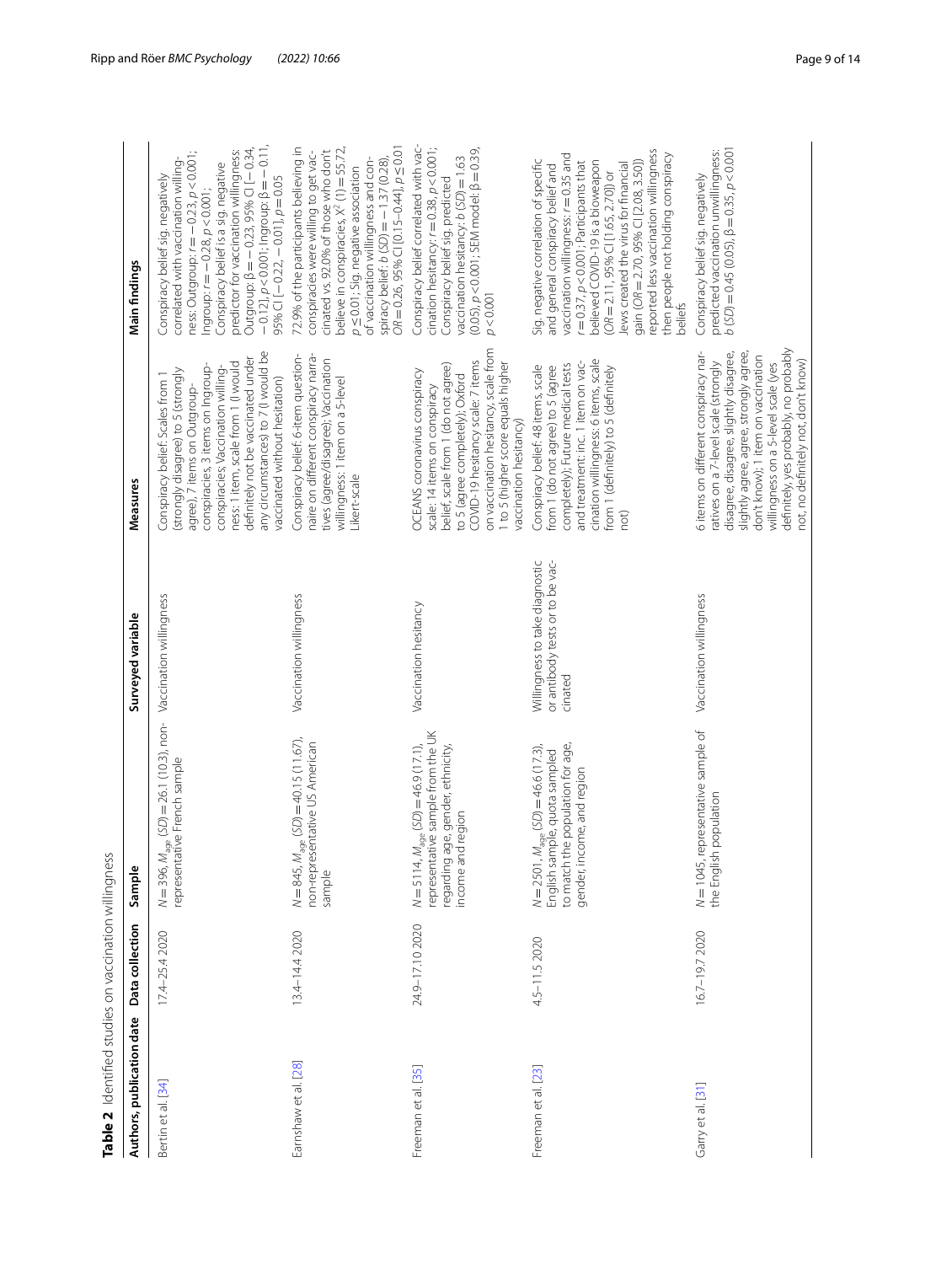| Authors, publication date                    | Data collection                 | Sample                                                                                                                                                        | Surveyed variable       | Measures                                                                                                                                                                                                                                 | Main findings                                                                                                                                                                                                                                                                                                                                                                                                                                                 |
|----------------------------------------------|---------------------------------|---------------------------------------------------------------------------------------------------------------------------------------------------------------|-------------------------|------------------------------------------------------------------------------------------------------------------------------------------------------------------------------------------------------------------------------------------|---------------------------------------------------------------------------------------------------------------------------------------------------------------------------------------------------------------------------------------------------------------------------------------------------------------------------------------------------------------------------------------------------------------------------------------------------------------|
| Prati [36]                                   | April 2020                      | $N = 624$ , $M_{\text{age}}$ (SD) = 32.31 (12.69),<br>non-representative Italian sample                                                                       | Vaccination willingness | don't know); 1 item on vaccination<br>Conspiracy belief: 1 item (yes/no/<br>willingness (yes/no/don't know)                                                                                                                              | Conspiracy belief was no sig. predic-<br>tor for vaccination unwillingness:<br>$OR = 0.88, 95\% \text{ CI}$ [0.22, 3.55]                                                                                                                                                                                                                                                                                                                                      |
| Romer and Jamieson [29]                      | 173-273 2020;<br>10.7-21.7 2020 | can sample in terms of age, gender,<br>N = 840, representative US Ameri-<br>race/ethnicity and education                                                      | Vaccination willingness | false) to 4 (definitely true) 1 item on<br>vaccination willingness scale from<br>narratives), scale from 1 (definitely<br>tionnaire (3 different conspiracy<br>(not at all likely) to 4 (very likely)<br>Conspiracy belief: 3-item ques- | Conspiracy belief in March negatively<br>in July: $\beta = -0.29$ , 99% CI [-0.37,<br>predicted vaccination willingness<br>$-0.22$ ], $p \pm 0.005$                                                                                                                                                                                                                                                                                                           |
| Salali and Uysal [37]                        | May 2020                        | $(SD) = 44.33$ (13.70), non-representa-<br>UK: $N = 1088$ , $M_{\text{age}}$ (SD) = 31.92<br>$(11.2)$ , Turkey: $N = 3936$ , $M_{\text{age}}$<br>tive samples | Vaccination willingness | nation willingness (yes/no/not sure)<br>artificial/not sure); 1 item on vacci-<br>Conspiracy belief: 1 item (natural/                                                                                                                    | Conspiracy belief about the artificial<br>origin, OR = 2.63, 95% CI [1.83, 3.78]<br>95% CI [0.49, 1.25], p = 0.31; natural<br>$p$ <0.001; natural origin, $OR = 2.26$ ,<br>ness, UK: artificial origin OR = 0.78,<br>origin of the virus was associated<br>with sig. less vaccination willing-<br>p<0.001; Turkey: artificial origin<br>OR = 0.65, 95% CI [0.53, 0.79]<br>95% CI [1.93, 2.66], p < 0.001                                                      |
| Sallam et al. [38]                           | 14.12-18.12 2020                | N=3414, non-representative Arabic<br>sample (mostly from Jordan (63.6%)<br>and Kuwait (22.6%), plus 16 other<br>Arab states)                                  | Vaccination willingness | made virus), 1 item on vaccination<br>(yes/no, resp. natural source/man-<br>4 items on conspiracy narratives<br>willingness (yes/no)                                                                                                     | was manufactured to force the public<br>control them: $OR = 2.39$ , CI [1.72, 3.30];<br>Conspiracy belief was associated with<br>COVID-19 vaccine will lead to infertil-<br>to get vaccinated: OR = 1.89, CI [1.46,<br>sig. less vaccination willingness (95%<br>CI, p<0.001); COVID-19 man-made:<br>$OR = 0.47$ , CI [0.38, 0.57]; COVID-19<br>implant microchips into people to<br>2.43]; COVID-19 vaccine is used to<br>ity: $OR = 2.73$ , CI [1.90, 3.93] |
| Teovanović et al. [22]                       | 10.4-22.4 2020                  | non-representative Serbian sample<br>$N = 407$ , $M_{\text{age}}$ (SD) = 34.88 (12.81),                                                                       | Vaccination willingness | (definitely would not) to 5 (definitely<br>vaccination willingness, scale from 1<br>scale from 1 (completely disagree)<br>to 5 (completely agree); 1 item on<br>13 items on conspiracy narratives,<br>(plnow                             | Conspiracy belief correlates sig. nega-<br>sig. negative predictor for vaccination<br>$r = -0.53$ , $p < 0.05$ ; Conspiracy belief<br>tively with vaccination willingness:<br>willingness: $b(5D) = -0.92(0.07)$ ,<br>95% $\bar{C}$ [-1.07, -0.78], $p < 0.002$                                                                                                                                                                                               |
| Sig. = significant, n.sig. = not significant |                                 |                                                                                                                                                               |                         |                                                                                                                                                                                                                                          |                                                                                                                                                                                                                                                                                                                                                                                                                                                               |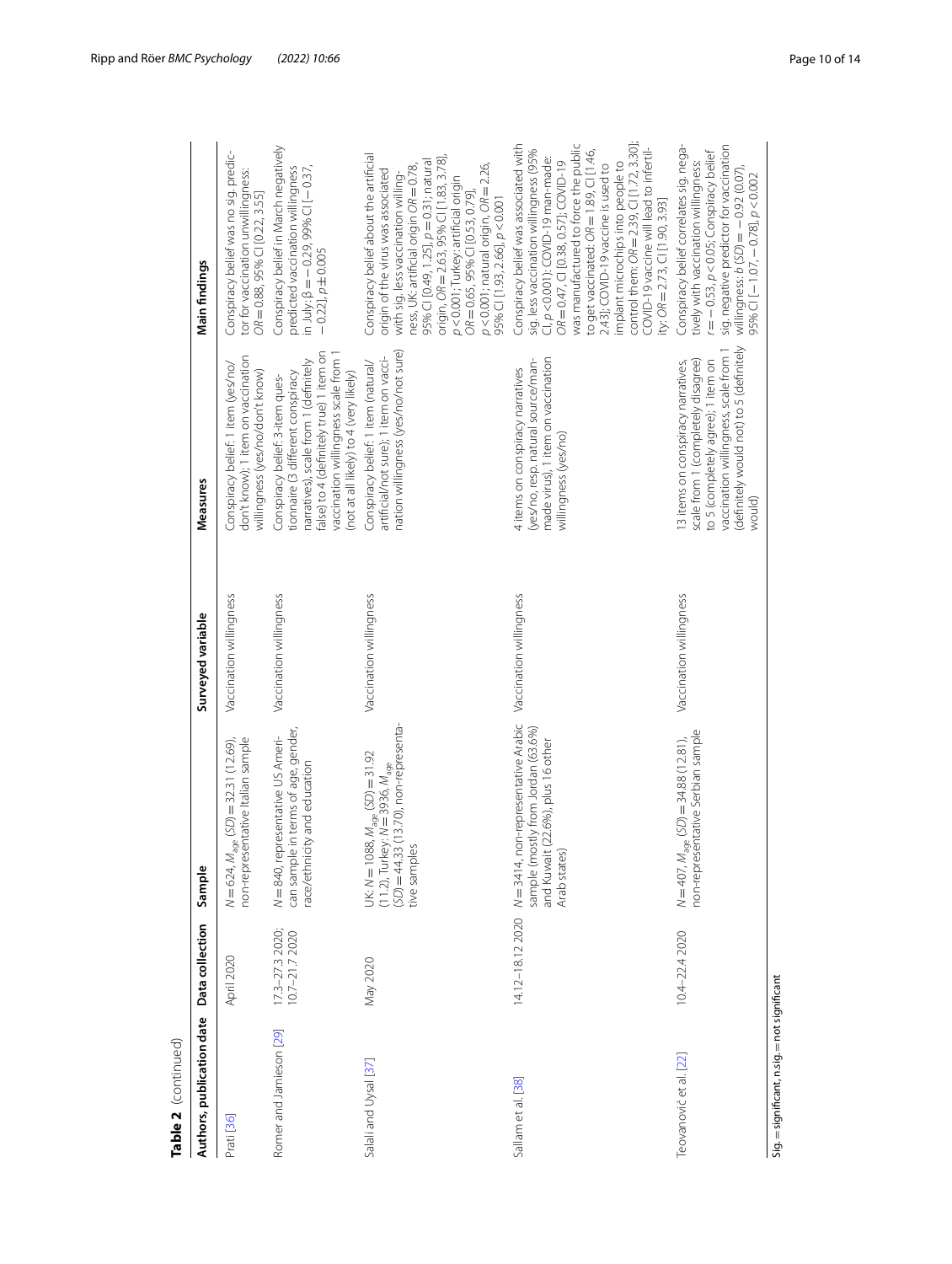Sallam et al. [[38\]](#page-13-27), *OR*=0.47, CI [0.38, 0.57], the correlations were rather small. In contrast, conspiracy beliefs that COVID-19 vaccination would be used for microchip implantation, *OR*=2.39, 95% CI [1.72, 3.30], or that vaccination would cause infertility, *OR*=2.73, 95% CI [1.90, 3.93], were highly positive associated with vaccine hesitancy [[38](#page-13-27)].

# **Discussion**

The systematic literature review on the link between COVID-19-related conspiracy belief and infection-preventive behavior and vaccination willingness presented here provides clear evidence in favor of a negative association between conspiracy belief and infection-preventive behavior and vaccination willingness. Ten of twelve of the reviewed studies demonstrated a negative association of COVID-19-related conspiracy beliefs with infectionpreventive behavior, and nine of ten studies showed a negative association with vaccination willingness. Studies on vaccination willingness showed a largely consistent picture. The reported correlation coefficients showed a medium to high linear relationship of the variables, with values ranging from  $-0.23$  [\[34\]](#page-13-24) to  $-0.53$  [[22](#page-13-12)]. While simple correlations typically have a high face validity and can be straightforwardly interpreted also by laypersons, this may sometimes not do justice to the complexity of the subject matter, because they do not allow to control for other predictors, unlike regression coefficients. Another advantage of regression coefficients is that regression coefficients are robust even with small sample sizes. The various regression analyses demonstrated the negative relationship between conspiracy belief and willingness to get vaccinated, largely with small to very small efect sizes, and in some cases with a medium effect [\[39](#page-13-29)]. Only Prati [[36\]](#page-13-26) found no negative association between COVID-19-related conspiracy beliefs and vaccination willingness. This could be related to the fact that only a single item asking about the non-natural origin of COVID-19 was used. This is also true for the study by Salali and Uysal [\[37](#page-13-28)], who also asked about the belief in the non-natural origin of COVID-19 and demonstrated a negative association between conspiracy belief and vaccination willingness. One explanation for the diferences in efect sizes could be that the diferent conspiracy narratives, and thus the content of each conspiracy belief, is crucial for the strength of the association. Not only Prati [\[36](#page-13-26)] and Salali and Uysal [[37\]](#page-13-28) looked at the belief in the artifcial origin of COVID-19. Also Sallam et al. [[38\]](#page-13-27) found an association: *OR*=0.47, 95% CI [0.38, 0.57] but it was smaller than the relationship between the conspiracy belief that COVID-19 vaccination would be used for microchip implantation (*OR*=2.39, 95% CI [1.72, 3.30]) or that vaccination would cause infertility

(*OR*=2.73, 95% CI [1.90, 3.93]) and vaccine hesitancy [[38\]](#page-13-27). This could indicate a mediating factor, such as threat- or risk perception that moderates the association between conspiracy beliefs and vaccination willingness, and that varies in intensity depending on the narrative. One might assume that a person who believes that the virus was fabricated in a laboratory would nevertheless believe it to be dangerous and be willing to protect themself with a vaccine. However, if the vaccine itself is integral part of the conspiracy belief and is therefore thought to be more dangerous than the disease it protects against, low willingness to vaccinate is not surprising [[22\]](#page-13-12). Here, not only risk or threat perception, but also the resulting COVID-19-related anxiety and the associated degree to which individuals perceive themselves as afected by the conspiracy could mediate the association with infectionpreventing behavior, which would be consistent with the fndings of the Brewer et al. [\[40](#page-13-30)] meta-analysis. An indirect infuence of conspiracy beliefs via feelings of powerlessness, as addressed by Jolley and Douglas [\[13,](#page-13-3) [15\]](#page-13-5) in their work, which could lead to reduction in infectionpreventive behavior or vaccination willingness, is also possible. Moreover, the present data suggest that conspiracy beliefs of any kind are negatively related to vaccination willingness. This could be explained by a core motive of conspiracy belief: People who believe in conspiracy narratives assume that important information, such as the truth about the harmfulness of vaccines or the origin of the pandemic, is being hidden from the public [[41,](#page-13-31) [42](#page-13-32)]. This may explain why they are suspicious of vaccination campaigns by the state and of vaccination itself, even if they believe the virus is dangerous. Discouragement of vaccination might as well be mediated through social media usage patterns. Chadwick et al. demonstrated that people with a high conspiracy mentality who primarily seek information on social media platforms discourage vaccination [[43](#page-13-33)]. Harmful misinformation spread on social media and the risk of drifting into ideologically isolated echo chambers could therefore contribute to the perpetuation of the pandemic situation. A challenge also recognized by the WHO, who stated we are not only fghting a pandemic but also an infodemic [\[21](#page-13-11)]. Especially in the fast-paced pandemic situation, analysis of vaccinerelated content on social media provides important information on public opinion [[44\]](#page-13-34).

The varying strength of the association with infectionpreventive behavior could also be explained in terms of the content of the conspiracy narratives studied. In Imhoff and Lamberty  $[32]$  $[32]$ , for example, individuals who believed that the pandemic was a hoax perceived the pandemic as less threatening, whereas there was no signifcant relationship between believing that the virus was human-made and threat perception. Belief in the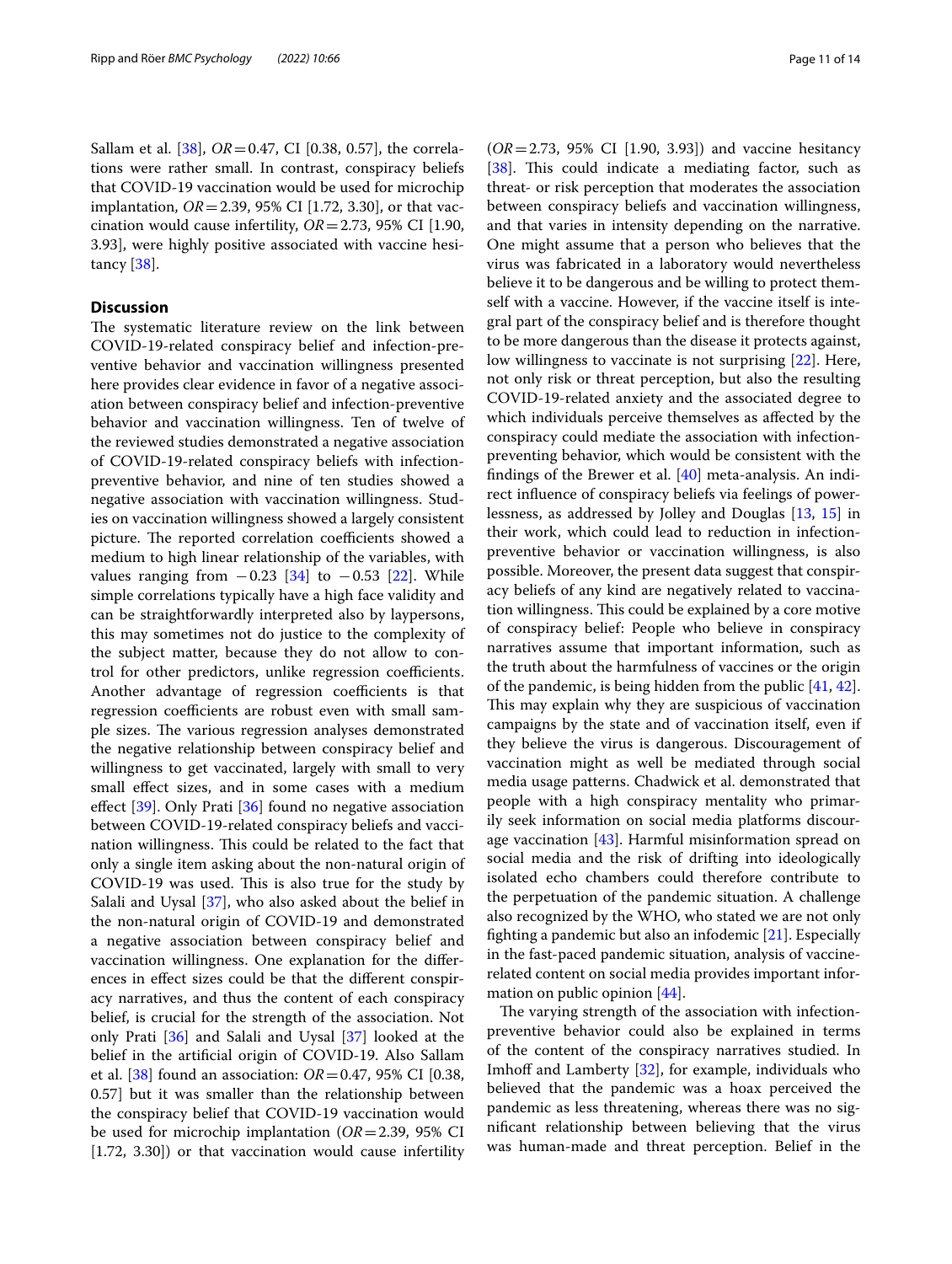conspiracy narrative that COVID-19 is a hoax was negatively related to infection-preventive behavior, whereas the relation with the belief that SARS-CoV-2 is humanmade was less clear. In both US-samples the negative correlation between believing COVID-19 is a hoax and infection-preventive behavior was signifcant, in the UK it was not. The correlations between believing SARS-CoV-2 is human-made varied in both countries regarding their direction and significance. These findings suggest that a conspiracy, which pictures the pandemic as less threatening, may lead to reduced adherence to preventive behavior. While Oleksy et al. [[26\]](#page-13-16) found no signifcant association between general COVID-19-related conspiracy beliefs and infection-preventive behavior, there was a negative association with beliefs in government-related conspiracy narratives. The population is most prominently urged by the government to engage in protective behavior, and the government imposes infection prevention measures to this end. The suggestion is that conspiracy narratives about hidden malicious intent or government misconduct therefore reduce infectionpreventive behavior among the population. However, it must be critically noted here that Oleksy et al. only found a small diference between the two sets of conspiracy narratives, which could possibly also have been caused by a diferential measurement error. Also noteworthy is the largest negative association reported in the studies: Belief in the conspiracy narrative that Jews created the virus to collapse the economy and beneft fnancially from was strongly negative related to stay-at-home behavior in a UK sample: *OR*=14.34, 95% CI [11.26, 18.25] [\[23](#page-13-13)]. According to a study by Staetsky [\[45](#page-13-35)] 13% of the population in the UK holds antisemitic prejudices which could be an explanation for this surprisingly large association. COVID-19-related conspiracy narratives may help to satisfy the need to make sense of events during a period, which is characterized by uncertainty, thereby regaining a sense of control [\[46,](#page-13-36) [47\]](#page-13-37). Another explanation for why conspiracy beliefs and infection-preventive behavior are negatively connected is addressed by Bierwiaczonek et al. [\[27](#page-13-17)] who argue that belief in an external threat may lead people to seek social support, and thus prevent the minimization of social contact in the interest of infection prevention. This could also explain the fndings of Biddlestone et al. [\[33](#page-13-22)], who found that conspiracy beliefs are negatively related to social distancing (*r*=−0.16, *p*<0.001; SEM model: *β*=−0.04, *p*<0.001) but not hygiene measures (*r*=−0.02). Alper et al. [[24](#page-13-14)] and Earnshaw et al. [[28\]](#page-13-23) found no signifcant association between conspiracy beliefs and infection-preventive behavior. However, in Alper et al.  $[24]$  $[24]$ , the reliability of the measurement of conspiracy beliefs is questionable, as only a rather general item ("Coronavirus was developed and spread around the world by certain people for their own purposes") and an inversely coded version of the item were used to capture the construct. Earnshaw et al.  $[28]$  used a 6-item questionnaire, arguably a more reliable measurement tool, but again, as in most of the studies reviewed, the reliability and validity of the measurements are not assessed. This is not surprising, because due to the novelty of the studied construct, no established instruments were readily available. As a consequence, most of the authors of the reviewed studies decided to develop their own instruments, for example to assess infection-preventive behavior in the context of the COVID-19 pandemic. In many of the studies reviewed, the selection of the surveyed preventive behavior was based on either government guidelines or those of the WHO. Other authors developed questionnaires based on studies of other infectious diseases, such as HIV [\[28](#page-13-23)]. For those instruments that were adapted, it is unclear to which extent the reliability and validity of the measurements can be applied to the novel context of the COVID-19 pandemic. There is a broad consensus that it is of great importance to check the consistency of results across time or across diferent observers (i.e., the issue of reliability) and to carefully check whether the instruments used actually measure what they are supposed to measure (i.e., the issue of validity). However, these comprehensive quality controls come at the expense of the rapid dissemination and implementation of the fndings, which has to be weighed carefully. Evidently, this issue is not limited to highly dynamic situations like a pandemic. In their systematic review, Goreis and Voracek [\[10](#page-13-38)] found substantial heterogeneity in the operationalization and hence a lack of scientifc consensus in psychological research on conspiracy narratives in general. When interpreting the present fndings, the aspect of the consistency and the accuracy of the measurement instruments should therefore always be taken into account. A further aspect that may be relevant is the heterogeneity in the samples studied and their thus highly varying representativeness (see Tables  $1, 2$  $1, 2$ ). A limitation of the present work are the broad defnitions of the variables COVID-19-related conspiracy belief and infection-preventive behavior. The inclusion criteria could have been further specifed to reliably identify more specifc efects of conspiracy narratives on particular behavior. Another limitation is the measure of vaccination willingness. It remains unclear to what extent expressed intention to be vaccinated is related to actual behavior. Since the literature search was conducted, other relevant papers have been published (e.g., [[47](#page-13-37)[–49](#page-13-39)]), which is not surprising given the dynamic nature and the global relevance of the pandemic. This review focuses on the literature published during the frst year of the pandemic. Thus, developments that occurred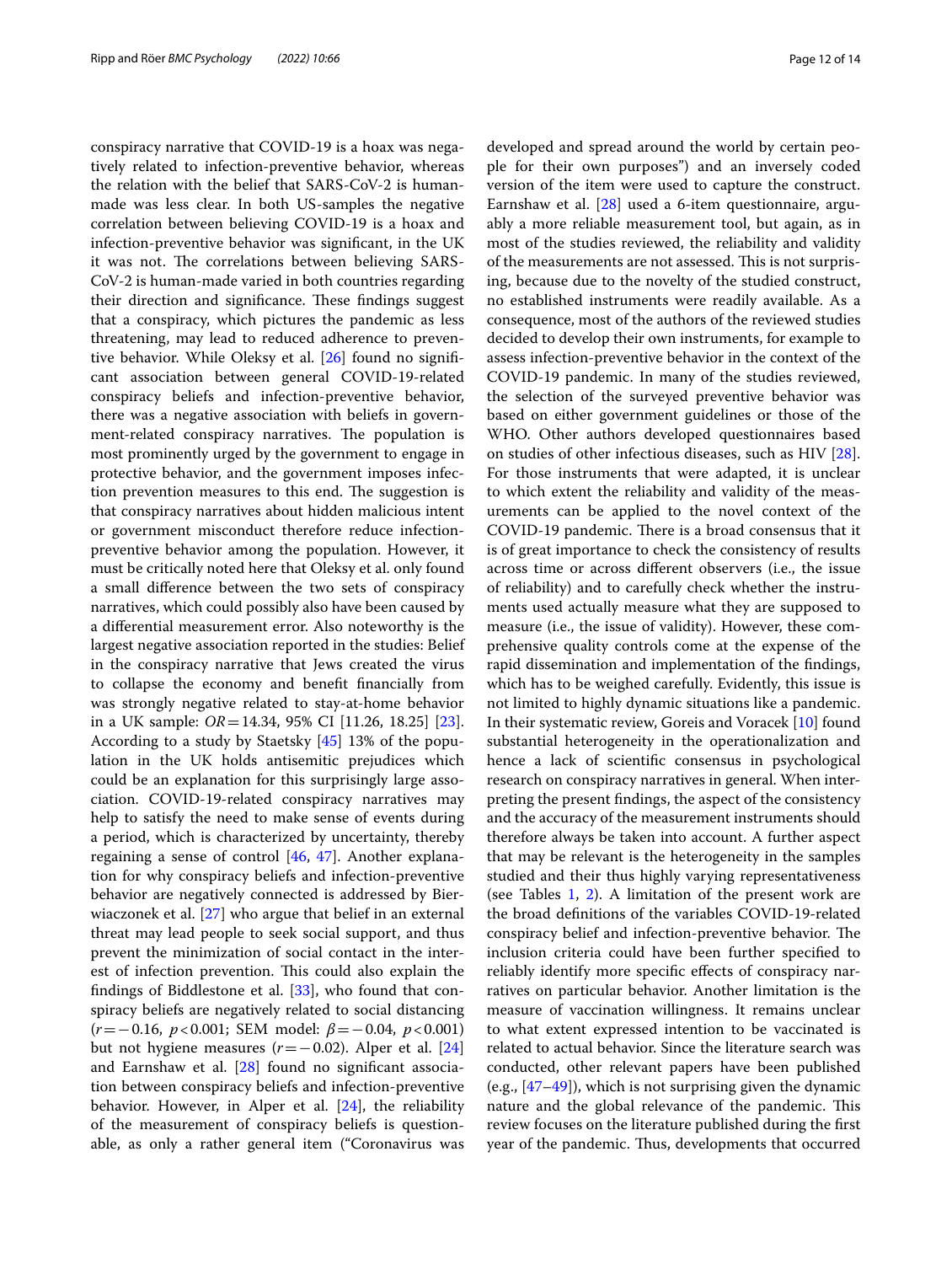during the second pandemic year such as broadly implemented government vaccination campaigns, media coverage on the efectiveness and side efects of vaccination, and the discourse on restricted social participation for unvaccinated people, are not reflected in it. The present review only summarizes the state of the literature and knowledge at the particular point in time at which the literature search was conducted, which represents a limitation. However, it may also serve as an important reference point to track the evolution of COVID-19-related conspiracy belief over time (e.g., after the second year of the pandemic).

#### **Conclusion**

Belief in COVID-19-related conspiracy narratives is negatively associated with vaccination willingness and infection-preventive behavior. These findings are consistent with previous research linking conspiracies and healthrelated preventive behavior and suggest that the content of conspiracy narratives is associated with the strength of the efect. Even very small negative efects on taking behavior to contain the pandemic translate into higher rates of infection, thus afecting the health of countless people long-term and resulting in a cost in human lives. Reduced vaccination willingness due to belief in conspiracies could signifcantly impede successful control of the pandemic, thus prolonging the current crisis. Because belief in COVID-19-related conspiracy narratives and resistance to preventive behavior and future vaccination are closely related, it could be critical to counter them to contain the spread of the virus. Key to successful combating is a better understanding of the phenomenon of conspiracy narrative. Further research projects should focus on the question of what specifc conspiracy narratives, or what types of conspiracy narratives, are related to which specifc behavior resulting in pandemic progression and ask what variables moderate this efect. Also, research on the question of how conspiracy narratives spread is advisable. Furthermore, a review of the published literature after the second year of the pandemic would be helpful to assess to what extend COVID-19-related conspiracy belief is infuenced by factors such as new fndings on vaccination or restrictions for unvaccinated individuals and the public debate about it. Moreover, a precise defnition and consistent, psychological operationalization of the construct conspiracy belief with diferentiated measurement instruments would be benefcial to increase the quality of the results and to ensure their comparability. Systematic reviews have the potential to generate insights that go beyond those of a single study, because studies difer in many diferent aspects such as the time and place of the data collection and sample characteristics, to name but a few. Especially in a dynamic and complex situation such as a pandemic, systematic reviews are needed to provide more people with a structured overview of scientifcally sound information.

### **Supplementary Information**

The online version contains supplementary material available at [https://doi.](https://doi.org/10.1186/s40359-022-00771-2) [org/10.1186/s40359-022-00771-2](https://doi.org/10.1186/s40359-022-00771-2).

<span id="page-12-7"></span>**Additional fle 1.** Dataset.

#### **Acknowledgements**

Not applicable.

#### **Authors' contributions**

Contributed to conception and design: TR, JPR. Conducted systematic literature search: TR. Analyzed and interpreted the results: TR. Drafted and/or revised the article: TR, JPR. Approved the submitted version for publication: TR, JPR. All authors read and approved the fnal manuscript.

### **Funding**

Open Access funding enabled and organized by Projekt DEAL.

#### **Availability of data and materials**

The dataset supporting the conclusions of this article is available in the OSF repository, at [https://osf.io/6cgds/?view\\_only](https://osf.io/6cgds/?view_only=1efe8be1cc384e2689829201e52b3418)=1efe8be1cc384e2689829201e [52b3418.](https://osf.io/6cgds/?view_only=1efe8be1cc384e2689829201e52b3418)

#### **Declarations**

**Ethics approval and consent to participate** Not applicable.

#### **Consent for publication** Not applicable.

#### **Competing interests**

The authors declare that they have no competing interests.

Received: 7 September 2021 Accepted: 3 February 2022 Published online: 15 March 2022

#### **References**

- <span id="page-12-0"></span>1. van Prooijen JW, Douglas KM. Conspiracy theories as part of history: the role of societal crisis situations. Mem Stud. 2017;10:323–33.
- <span id="page-12-1"></span>2. LeBoeuf RA, Norton MI. Consequence-cause matching: looking to the consequences of events to infer their causes. J Consum Res. 2012;39:128–41.
- <span id="page-12-2"></span>3. Leman P, Cinnirella M. A major event has a major cause: evidence for the role of heuristics in reasoning about conspiracy theories. Soc Psychol Rev. 2007;9:18–28.
- <span id="page-12-3"></span>4. Spinney L. Pale rider: the Spanish fu of 1918 and how it changed the World. Public Affairs; 2017
- <span id="page-12-4"></span>Bangerter A, Krings F, Mouton A, Gilles I, Green EGT, Clémence A. Longitudinal investigation of public trust in institutions relative to the 2009 H1N1 pandemic in Switzerland. PLoS ONE. 2012;7(11):e49806.
- <span id="page-12-5"></span>6. Sanche S, Lin YT, Xu C, Romero-Severson E, Hengartner N, Ke R. High contagiousness and rapid spread of severe acute respiratory syndrome coronavirus 2. Emerg Infect Dis. 2020;26:1470–7.
- <span id="page-12-6"></span>7. Salmon DA, Dudley MZ, Brewer J, Kan L, Gerber JE, Budigan H, et al. COVID-19 vaccination attitudes, values and intentions among United States adults prior to emergency use authorization. Vaccine. 2021;39:2698–711.